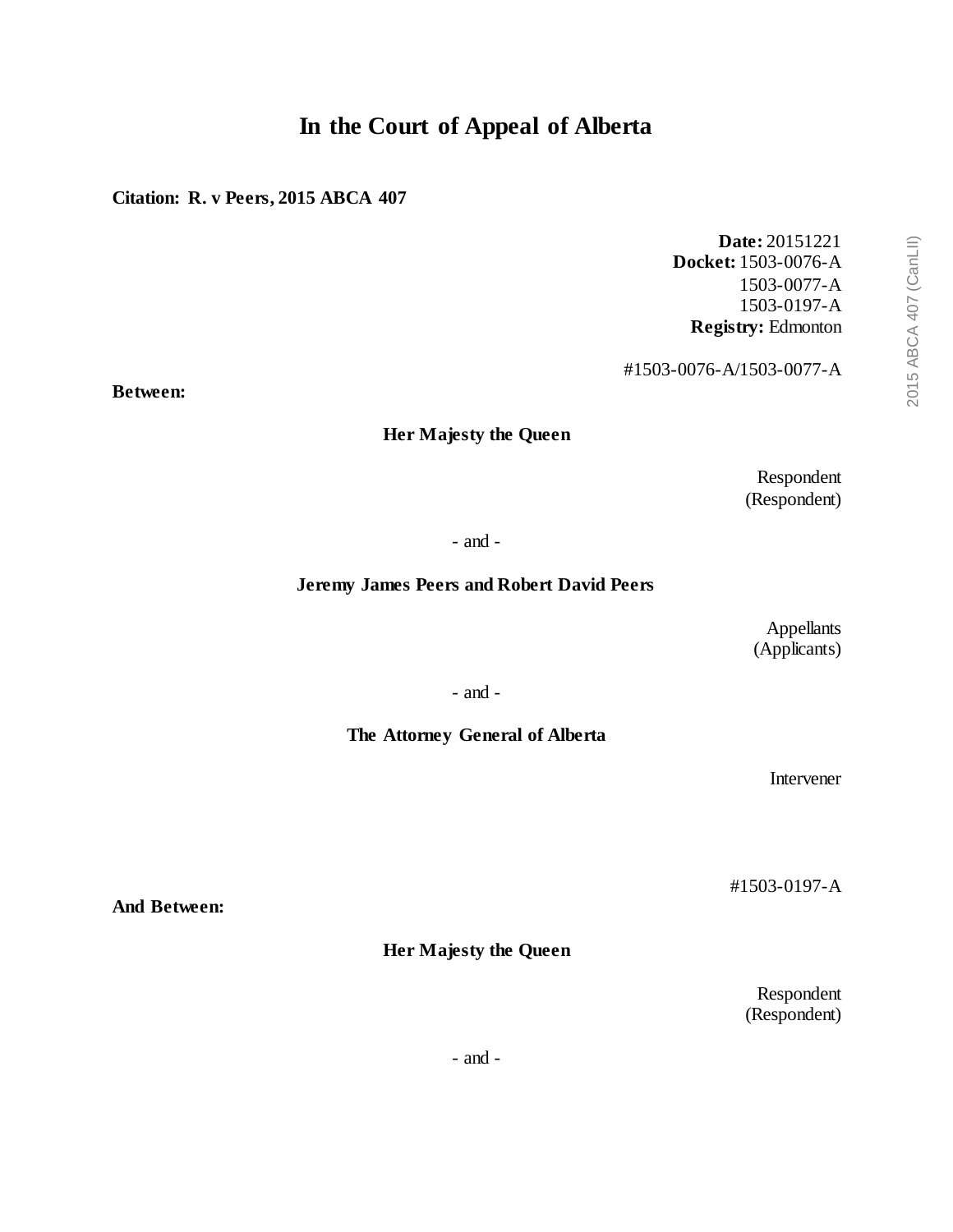#### **Ronald James Aitkens**

Appellant (Applicant)

- and -

#### **The Attorney General of Alberta**

Intervener

**The Court:**

# **The Honourable Mr. Justice Ronald Berger The Honourable Mr. Justice Frans Slatter The Honourable Mr. Justice Brian O'Ferrall**

**\_\_\_\_\_\_\_\_\_\_\_\_\_\_\_\_\_\_\_\_\_\_\_\_\_\_\_\_\_\_\_\_\_\_\_\_\_\_\_\_\_\_\_\_\_\_\_\_\_\_\_\_\_\_\_**

\_\_\_\_\_\_\_\_\_\_\_\_\_\_\_\_\_\_\_\_\_\_\_\_\_\_\_\_\_\_\_\_\_\_\_\_\_\_\_\_\_\_\_\_\_\_\_\_\_\_\_\_\_\_\_

# **Memorandum of Judgment of the Honourable Mr. Justice Berger and the Honourable Mr. Justice Slatter**

#### **Memorandum of Judgment of the Honourable Mr. Justice O'Ferrall Concurring in the Result**

Appeal from the Decision by The Honourable Madam Justice J.E. Topolniski Dated the 24th day of February, 2015 Filed on the 24th day of February, 2015 (2015 ABQB 129, Docket: 120790480Q2; 120790480P1)

> Appeal from the Decision by The Honourable Mr. Justice E.C. Wilson Dated the 8th day of May, 2015 (Docket: 131151698U1; 131151698P1)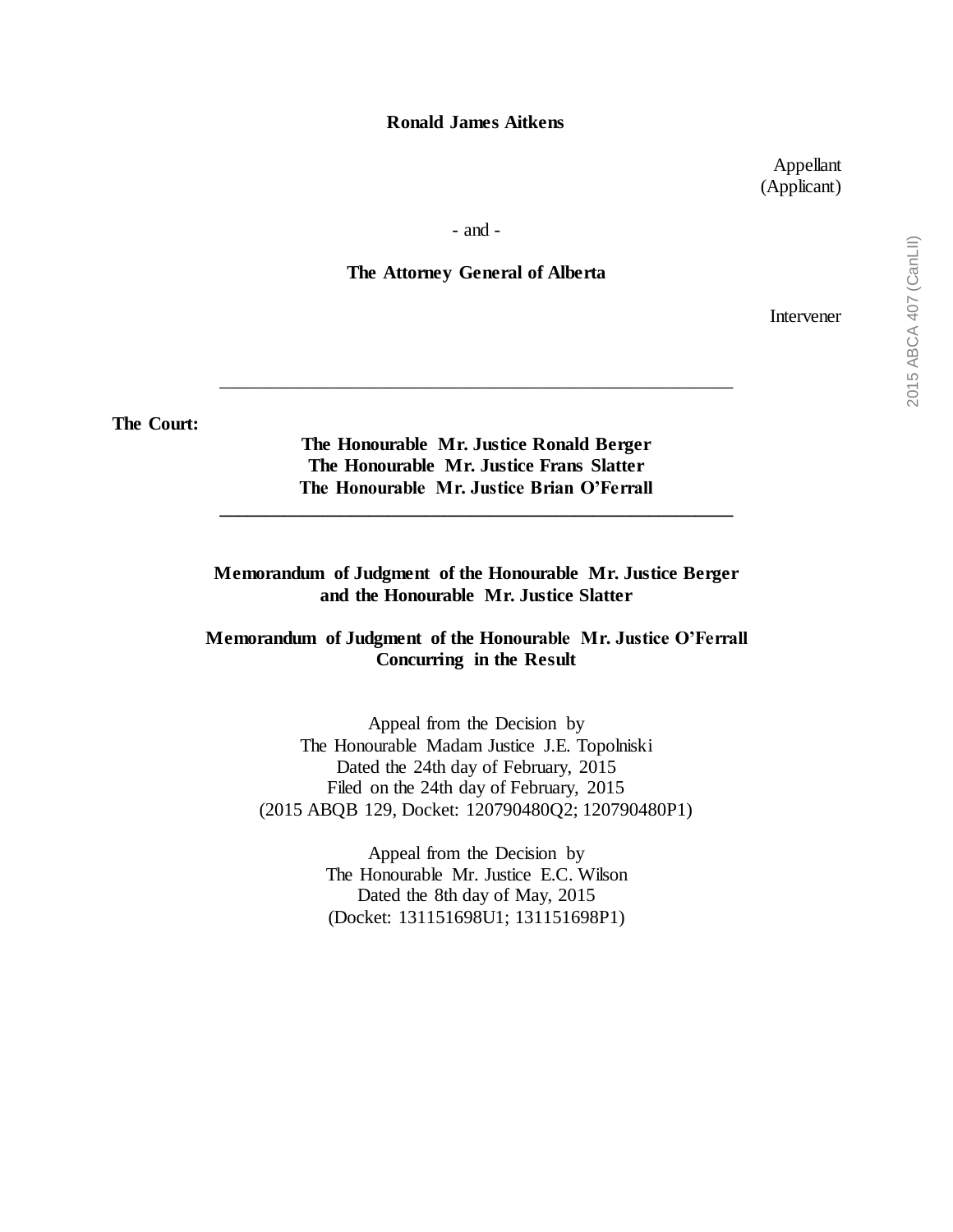# **Memorandum of Judgment** \_\_\_\_\_\_\_\_\_\_\_\_\_\_\_\_\_\_\_\_\_\_\_\_\_\_\_\_\_\_\_\_\_\_\_\_\_\_\_\_\_\_\_\_\_\_\_\_\_\_\_\_\_\_\_

\_\_\_\_\_\_\_\_\_\_\_\_\_\_\_\_\_\_\_\_\_\_\_\_\_\_\_\_\_\_\_\_\_\_\_\_\_\_\_\_\_\_\_\_\_\_\_\_\_\_\_\_\_\_\_

#### **The Majority:**

[1] The issue on this appeal is whether the appellants are entitled to a jury trial. They are charged with offences under the *Securities Act*, RSA 2000, c. S-4, which provides in s. 194 for a maximum penalty of imprisonment of five years less a day, a fine of up to \$5 million, "or to both". Section 11(f) of the *Canadian Charter of Rights and Freedoms* grants a right to a trial by jury "where the maximum punishment for the offence is imprisonment for five years or a more severe punishment". The appellants argue that the potential punishment of five years less one day, plus a \$5 million fine, amounts to a "more severe punishment" which generates a right to a trial by jury. If the appellants are correct, and they are entitled to a jury trial, it is argued that the Provincial Court cannot accommodate that right.

[2] In the Peers matter the Provincial Court Judge agreed with the appellants, and transferred the proceedings to the Court of Queen's Bench. A judge of that court overruled the Provincial Court decision, finding that those appellants did not have a right to a trial by jury: *R. v Peers*, 2015 ABQB 129, 18 Alta LR (6th) 396. In the Aitkins matter the Provincial Court Judge rejected the appellants' argument: *R. v Aitkens*, 2015 ABPC 21. The Court of Queen's Bench affirmed that decision in unreported reasons. These appeals resulted.

[3] The provisions of the *Charter* should be interpreted in their entire context and in their grammatical and ordinary sense in harmony with the purpose, scheme and object of the *Charter*, having due regard to the fundamental nature of the rights protected by the *Charter*. The Supreme Court of Canada has emphasized a "purposive" approach to interpretation of the *Charter*. As stated in *R. v Big M Drug Mart Ltd.*, [1985] 1 SCR 295 at p. 344:

In *Hunter v. Southam Inc.*, [1984] 2 S.C.R. 145, this Court expressed the view that the proper approach to the definition of the rights and freedoms guaranteed by the Charter was a purposive one. The meaning of a right or freedom guaranteed by the Charter was to be ascertained by an analysis of the purpose of such a guarantee; it was to be understood, in other words, in the light of the interests it was meant to protect.

In my view this analysis is to be undertaken, and the purpose of the right or freedom in question is to be sought by reference to the character and the larger objects of the *Charter* itself, to the language chosen to articulate the specific right or freedom, to the historical origins of the concepts enshrined, and where applicable, to the meaning and purpose of the other specific rights and freedoms with which it is associated within the text of the *Charter*. The interpretation should be, as the judgment in *Southam* emphasizes, a generous rather than a legalistic one, aimed at fulfilling the purpose of the guarantee and securing for individuals the full benefit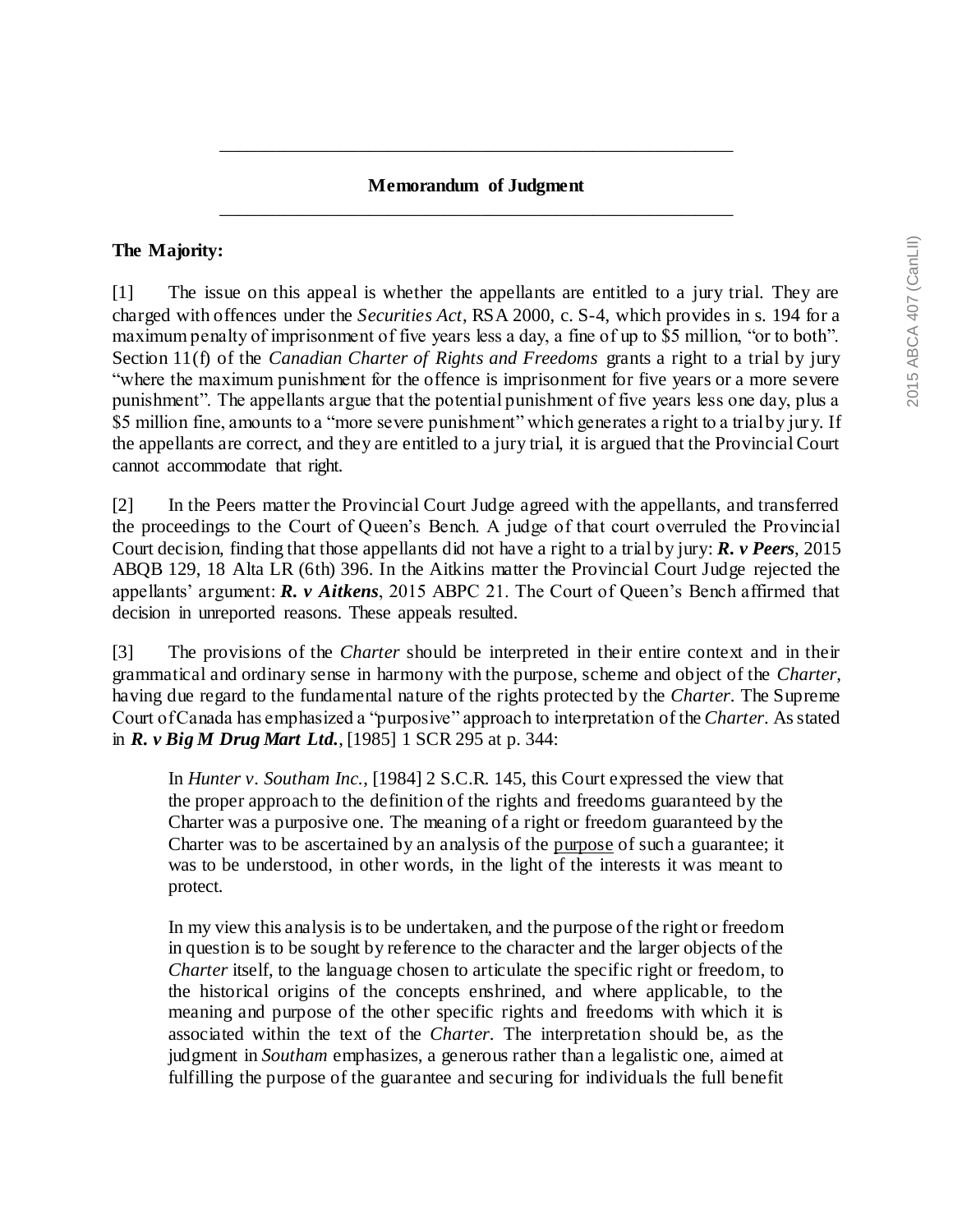of the *Charter's* protection. At the same time it is important not to overshoot the actual purpose of the right or freedom in question, but to recall that the *Charter* was not enacted in a vacuum, and must therefore, as this Court's decision in *Law Society of Upper Canada v. Skapinker*, [1984] 1 S.C.R. 357, illustrates, be placed in its proper linguistic, philosophic and historical contexts. (emphasis in original)

The Court contrasts "generous" with "legalistic". A formalistic or technical interpretation is inappropriate in a constitutional context. As Professor Hogg notes in Constitutional Law of Canada (5th ed., looseleaf), Carswell: Toronto, 2007 at para. 36.8(c): "Generosity is a helpful idea as long as it is subordinate to purpose."; *Big M* warns against "overshooting" the intended purpose. As Professor Hogg explains: "What [the purposive approach] involves is an attempt to ascertain the purpose of the Charter right, and then to interpret the right so as to include activity that comes within the purpose and exclude activity that does not."

[4] The appellants rely on a number of technical interpretative arguments, an approach contrary to the principles set out in *Big M*. For example, they argue that for interpretive purposes the word "punishment" should be examined in isolation, and that it must have the same meaning wherever it appears in the *Charter*: ss. 11(f), 11(h), 11(i), and 12. This formalistic approach, however, takes the word "punishment" out of its context: "imprisonment for five years or a more severe punishment". Whereas s. 11(f) triggers the right to a jury trial, the other sections that use the word "punishment" impose constitutional limits on the penal liability of the accused. The context of s. 11(f) is different, and its interpretation must reflect that.

[5] The wording in the *Charter* is: "where the maximum punishment for the offence is imprisonment for five years or a more severe punishment". The expression "more severe" must be related back to the term "imprisonment" in some way, and the entire phrase must be interpreted as a whole. Whether a particular type of punishment is "more severe" than five years imprisonment must be a qualitative, not a quantitative, comparison. Even if in some contexts the word "punishment" includes "fines", it must still be determined when a penalty becomes "more severe" than a term of imprisonment. The issue is not whether "punishment" includes "fines", but whether penalties including fines are qualitatively "more severe" than imprisonment.

[6] The purpose of s.11(f) was obviously to entrench the traditional right to a trial by jury for the most serious offences: *R. v Rowbotham*, [1994] 2 SCR 463 at p. 477. The five year cut-off would, for example, exclude all summary conviction offences. One could argue that the five year cut-off is "arbitrary", and that some other cut-off would be more appropriate. There is little point to that debate, because some limit had to be selected. The "purpose" of the five year cut-off in s.11(f) is to distinguish those cases that are deemed "serious enough" for a jury trial from those that are not. As a review of *Hansard* confirms, the maximum penalty of five years less a day found in the *Securities Act* was deliberately chosen to avoid jury trials of complex securities prosecutions. The Provincial Legislature cannot be criticized for attempting to enact *Charter*-compliant legislation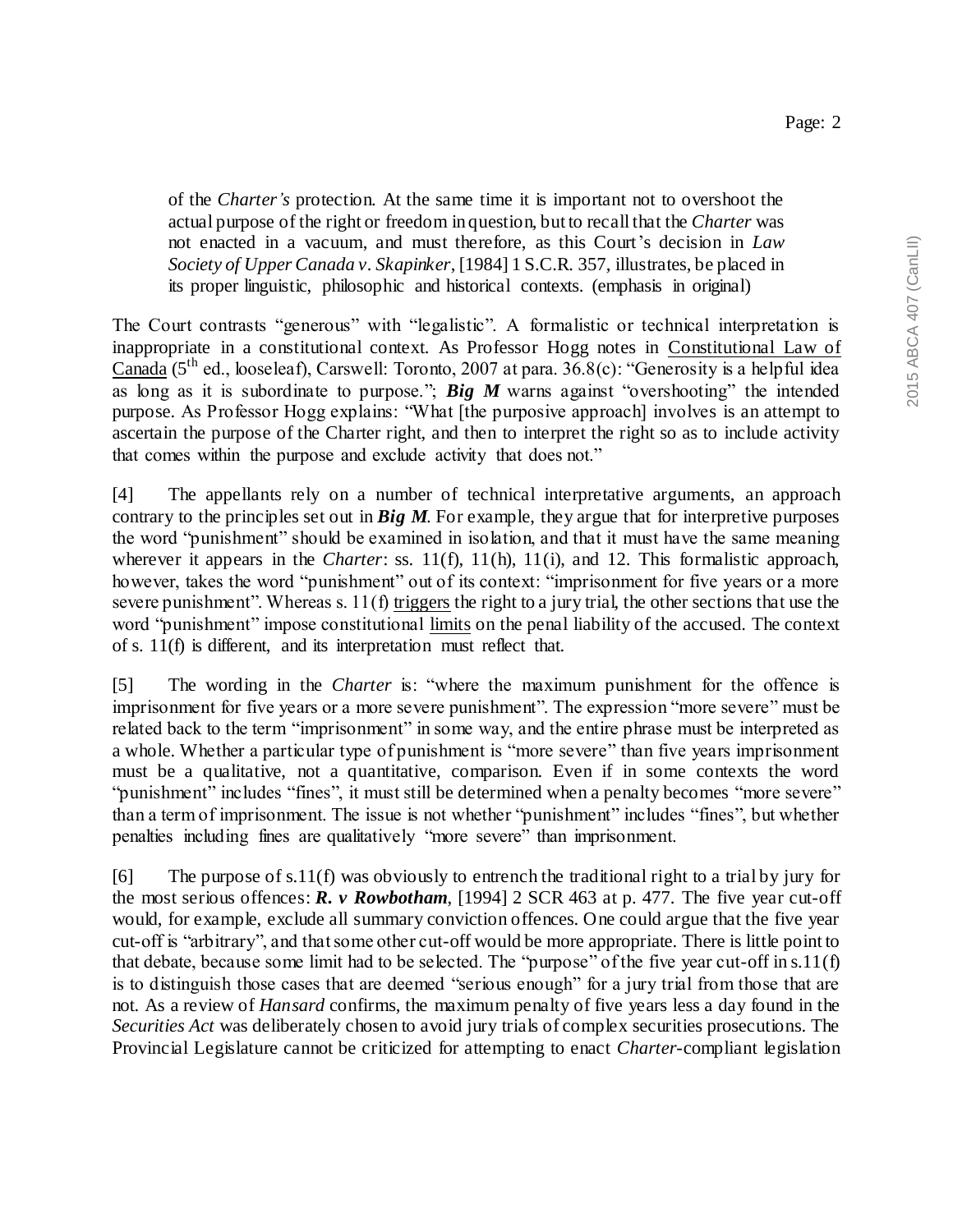by deliberately setting a maximum penalty which reflects the *de facto* cut-off in the *Charter*, and the procedural limitations of the Provincial Court.

[7] The parties discussed in detail the relationship between s. 7 and s. 11 of the *Charter*. The two sections obviously arise from common principles, but it does not follow that the provisions of s. 11 have no independent operative effect. Whatever the conceptual relationship between s. 7 and s. 11, s. 7 is neither a floor nor a ceiling on the s. 11 rights. Section 11(f) is clearly re lated to "liberty" and engages a fundamental principle of criminal procedure, the jury trial. Section 11(f), however, must be interpreted in its own context, according to its specific purpose.

 $[8]$  The provision in s. 11(f) could be interpreted as the appellants propose. A maximum sentence of "five years" admittedly engages the right to a jury trial, and it could be argued that if anything is attached to a maximum sentence of "five years less a day", the result is "a more severe punishment" than five years. Thus, the addition of a small fine, a revocation of a licence or permit for any meaningful period of time, a period of probation, or a requirement to report one's place of residence, could arguably generate a right to a trial by jury. It is clear, however, that not every order made at the time of sentencing is a part of the "punishment": *R. v Rodgers*, 2006 SCC 15 at para. 63, [2006] 1 SCR 554.

[9] The appellant Robert Peers argues in his factum: ". . . how much is a night in jail worth to a reasonable Canadian? If a night in jail is worth \$5 million or less then the appeal must succeed". At a formalistic level, this argument must be acknowledged. The result, however, is entirely unworkable; while the *Charter* protects fundamental rights, its interpretation must be practical: *R. v Silveira*, [1995] 2 SCR 297 at para. 120. Any interpretation must be capable of reasonable definition and application. What would be the result, for example, if the maximum penalty were "four years imprisonment plus a \$5 million fine"? Is that a "more severe punishment" than five years imprisonment? The problem with the appellants' argument is that it is impossible to measure how much "a night in jail is worth" when compared in a qualitative sense to imprisonment.

[10] Our legal system does not recognize any equivalency between money and deprivation of liberty. For example, a wealthy convict cannot buy his way out of prison. He cannot say: "Tell me how much two years less a day's worth, and I will write the cheque". Apart from the fact that imprisonment serves many objectives (such as protection of the public), loss of liberty cannot be monetized.

[11] At the time the *Charter* was drafted, fines (with default for nonpayment) were a very well-known and frequently used form of punishment. If the drafters thought that some combination of imprisonment and fines should compel a jury trial, one would expect some reference to that. Given the obvious difficulty of equating, at a qualitative level, a loss of liberty with a fine, the absence of any such provision is telling.

[12] The prospect of jail time for nonpayment of a fine does not change the analysis. Jail time for nonpayment of a fine is not a punishment for the original offence, but rather a method of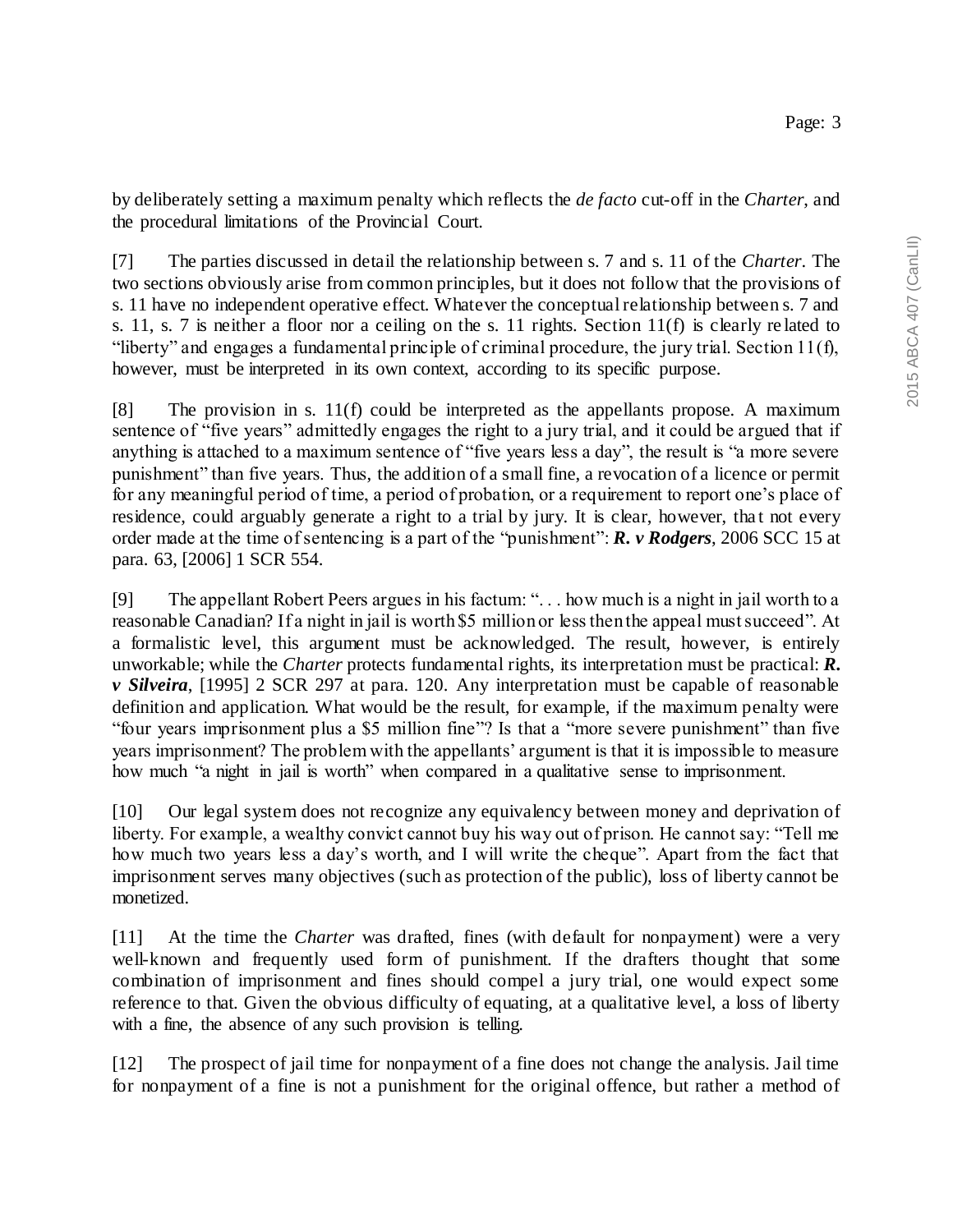compelling or motivating payment of the fine. Further, imprisonment for failure to pay a fine is moderated by the limits on the quantum of fines properly imposed, and by the various provisions of the *Criminal Code* respecting fine programs and the inability to pay.

[13] The appellants' argument is inconsistent with the two concepts just discussed: our system of criminal justice does not recognize an equivalency between imprisonment and money, and incarceration in lieu of paying a fine is a method of encouraging payment of the fine, not a penalty for the original offence. The appellants' rhetorical question about the value of a day in jail would invite the argument that a fine of \$90, combined with the potential sentence of five years less one day, would require a trial by jury. The sum of \$90 is chosen for illustration because under s. 734(5)(a)(ii) of the *Criminal Code* each day of imprisonment, in lieu of paying a fine, is calculated at eight times the provincial minimum hourly wage, which in Alberta is  $8 \times \$11.20 = \$89.60$ . This provision applies to provincial prosecutions by virtue of s. 3 of the *Provincial Offences Procedure Act*, RSA 2000, c. P-34, which also provides in s. 7(2) that the maximum penalty for failure to pay a fine is six months imprisonment. Thus, the appellants' argument would presumably mean that a maximum penalty of 4.5 years less one day plus a fine would survive *Charter* scrutiny.

[14] The appellants also rely on the magnitude of the potential fines under the *Securities Act*. The constitutional characterization of these fines must recognize that the *Securities Act* is there to prevent economic misconduct, and that removing the economic incentive is an important and legitimate deterrent consideration in imposing sanctions. In that context, the mere magnitude of the fine is not determinative: *Guindon v Canada*, 2015 SCC 41 at paras. 76-81, 387 DLR (4th) 228.

[15] On a proper purposive interpretation of s. 11(f), in its context, the expression "imprisonment for five years or a more severe punishment" should be interpreted as primarily engaging the deprivation of liberty inherent in the maximum sentence of imprisonment imposed by the statute. This interpretation appropriately serves the purpose of the *Charter* in distinguishing between those crimes that are serious enough to warrant a jury trial, and those that are not. A maximum penalty of "five years less one day" does not become a "more severe punishment" just because some collateral negative consequences are added to it. From a purposive perspective, that is not enough to change the offence into one that is "serious" enough to warrant a jury trial. This is not to say that there might not be some forms of punishment that could be added to a term of imprisonment which would be so punitive that they might constitute a "more severe punishment". Examples might possibly include corporal punishment, banishment from the community, forced labour, or revocation of citizenship. However, the mere prospect of a fine or financial penalty does not qualify.

[16] This conclusion is consistent with the few decisions on the subject, although none of them is binding: *R. v Bondy*, 2013 ONCJ 268 at paras. 41-3; *R. v Gibbs*, 2001 BCPC 361 at para. 33.

[17] With respect to remedy, the appellants argue that no remedy other than a stay of the charges is possible. Firstly, they argue that "reading down" is not possible because there is no challenge to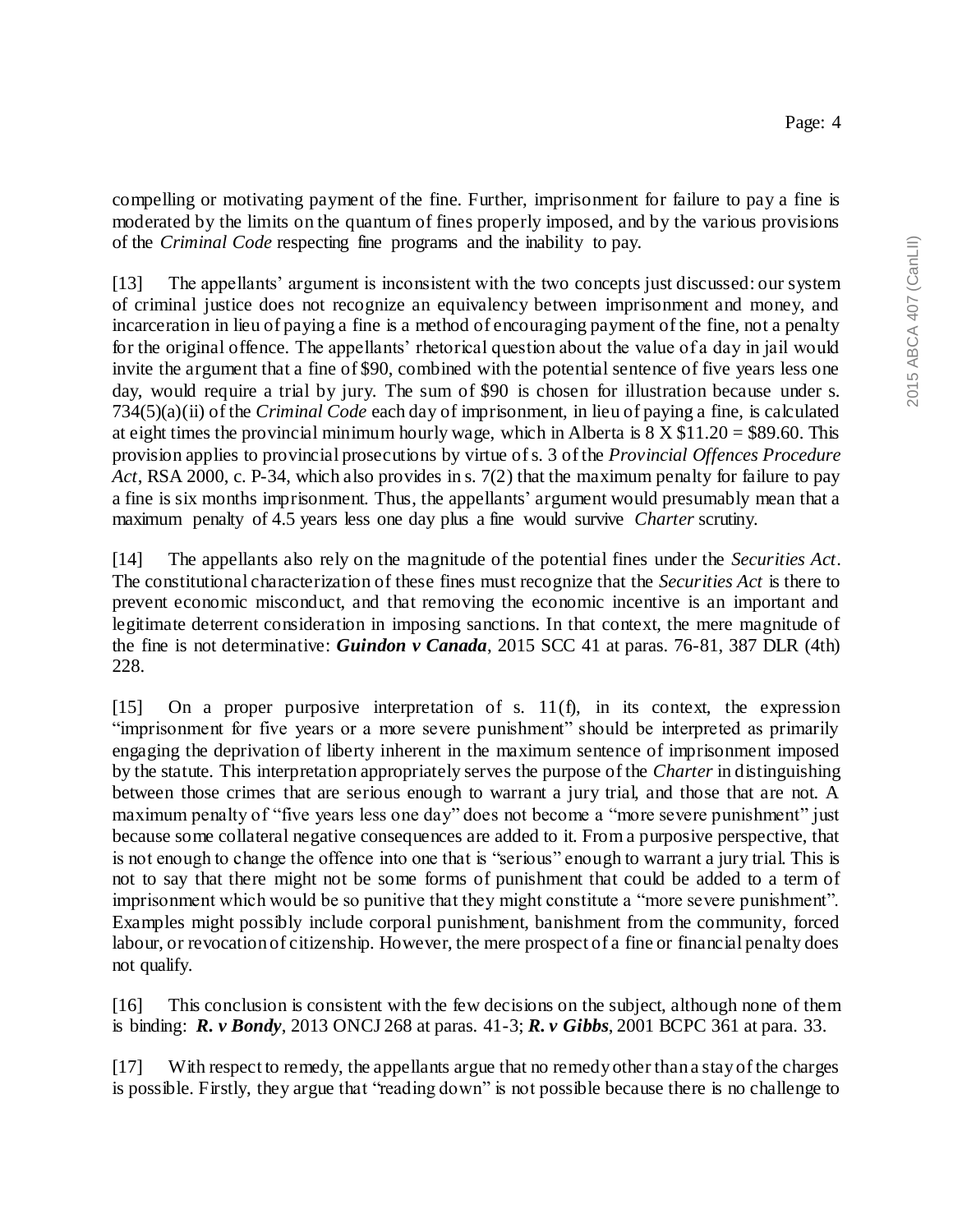the validity of the statute. That is an artificial proposition; the appellants have advanced a full frontal assault on the statutory regime. They argue that the potential penalty in the *Securities Act*, combined with the inability of the Provincial Court to hold a jury trial, results in a *Charter* breach.

[18] Secondly, the appellants argue that proper notice was not given of a constitutional challenge to the statute. In effect, the appellants argue that their default in giving the required notice entitles them to an inappropriate remedy. The result of inadequate notice, if any, is that the appellants are not entitled to any relief. The failure to give notice cannot be used as a sword.

[19] Even if there were a constitutional problem with s. 194, the appellants would not be entitled to the extreme remedies they seek. At most, the section might be "read down" to ensure that no person would receive a more severe punishment than five years imprisonment: *R. v Cohn* (1984), 48 OR (2d) 65 at p. 87, 13 DLR (4th) 680 (CA). This could easily be accomplished, as s. 718.3 of the *Criminal Code* illustrates:

718.3(3) Where an accused is convicted of an offence punishable with both fine and imprisonment and a term of imprisonment in default of payment of the fine is not specified in the enactment that prescribes the punishment to be imposed, the imprisonment that may be imposed in default of payment shall not exceed the term of imprisonment that is prescribed in respect of the offence.

The appropriate remedy under s. 24(1) of the *Charter*, if one is even needed after a s. 1 analysis, would be to apply this concept by analogy when sentencing under the *Securities Act*. The clear intent of the Legislature in excluding jury trials for securities prosecutions could be respected, while also reading the legislation in compliance with the spirit of the *Charter*. This makes reading down the statute "appropriate and just" in accordance with s. 24(1).

[20] The appeals are dismissed.

Appeal heard on November 6, 2015

Memorandum filed at Edmonton, Alberta this 21st day of December, 2015

Berger J.A.

Slatter J.A.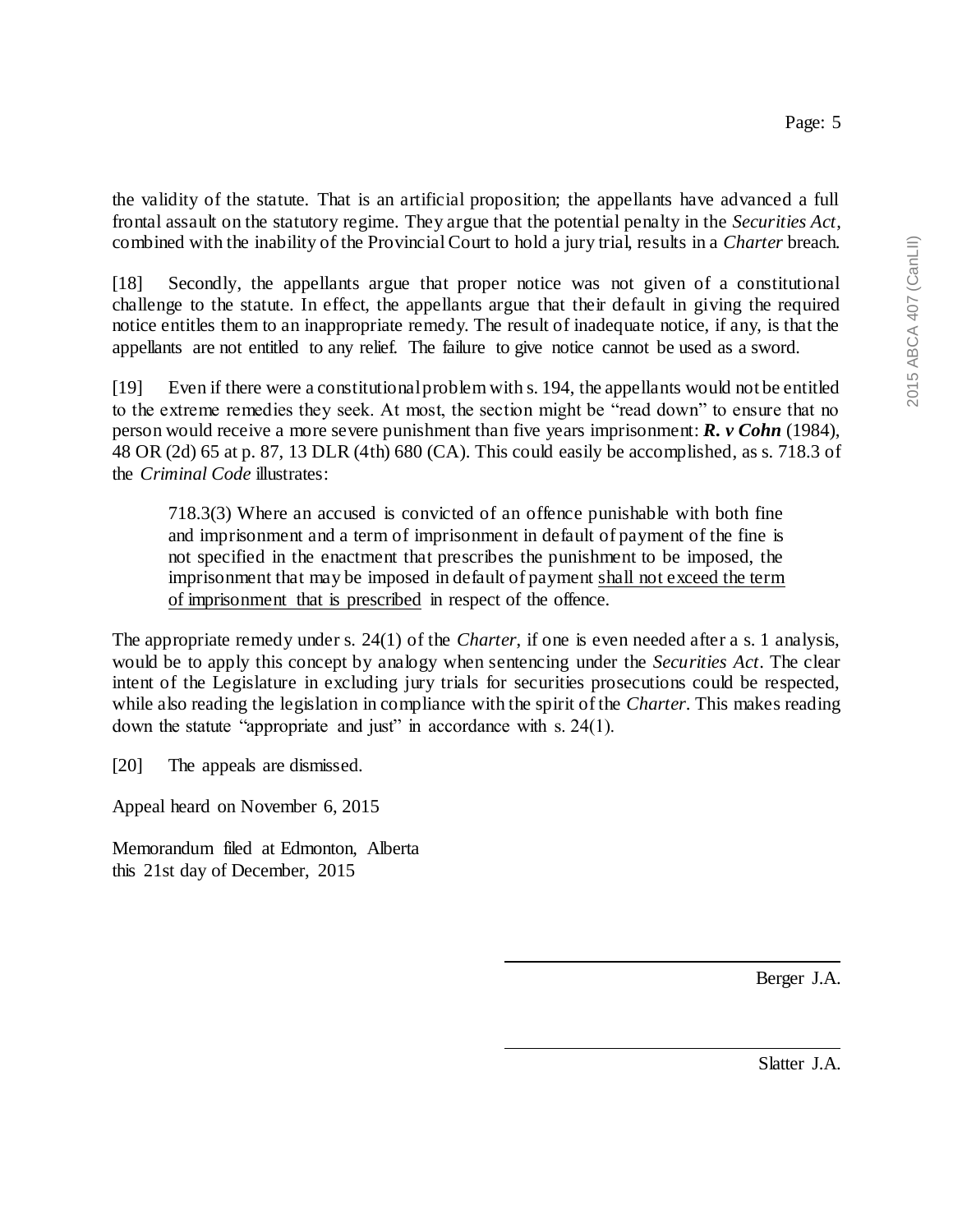### **O'Ferrall J.A. (concurring in the result):**

[21] I have read my colleagues' reasons and I agree that the appeal must be dismissed. However, I come to this decision by a slightly different route. I am not entirely satisfied that the appellants' argument concerning their right to a jury trial, due to the application of section 11(f) of the *Charter*, is without merit. A plain, purposive, contextual and non-technical reading of section 11(f) of the *Charter* suggests to me that a jury might well be required in the prosecution of an offence for which the maximum punishment is five years less a day plus a \$5 million fine. However, I find it unnecessary to decide this issue because it is apparent that the appellants are not interested in actually having a jury trial. The remedy they seek is a stay and from that I infer that the appellants' argument alleging infringement of section 11(f) is simply a means to avoid prosecution altogether.

[22] Remedies for *Charter* breaches under section 24(1) are discretionary and must be "appropriate and just in the circumstances." Furthermore, a stay of proceedings is a "draconian" remedy of last resort (*R v Taillefer*; *R v Duguay*, 2003 SCC 70, [2003] 3 SCR 307 at para 117). This means that before granting a stay, the court must ask whether there is a more appropriate remedy that "vindicates the rights and freedoms of the claimants" (*Doucet-Boudreau v Nova Scotia (Minister of Education)*, 2003 SCC 62, [2003] 3 SCR 3 at para 55).

[23] Applying these principles here, if one assumes the appellants have been denied the benefit of a jury trial, the obvious remedy is a trial by jury. However, the appellants are not interested in that remedy. They say there is no other option but to stay the prosecutions. Of course, there are other options, such as reading down the statute. There may be others. In my view, however, a stay is not an option here. Section 24(1) confers upon the court the discretion to give a remedy that the court considers appropriate and just in the circumstances. A stay is not appropriate or just because, as a remedy, it has no connection to the right alleged to have been infringed or denied. I agree, therefore, with my colleagues that this appeal must be dismissed.

Appeal heard on November 6, 2015

Memorandum filed at Edmonton, Alberta this 21st day of December, 2015

Authorized to sign for: O'Ferrall J.A.